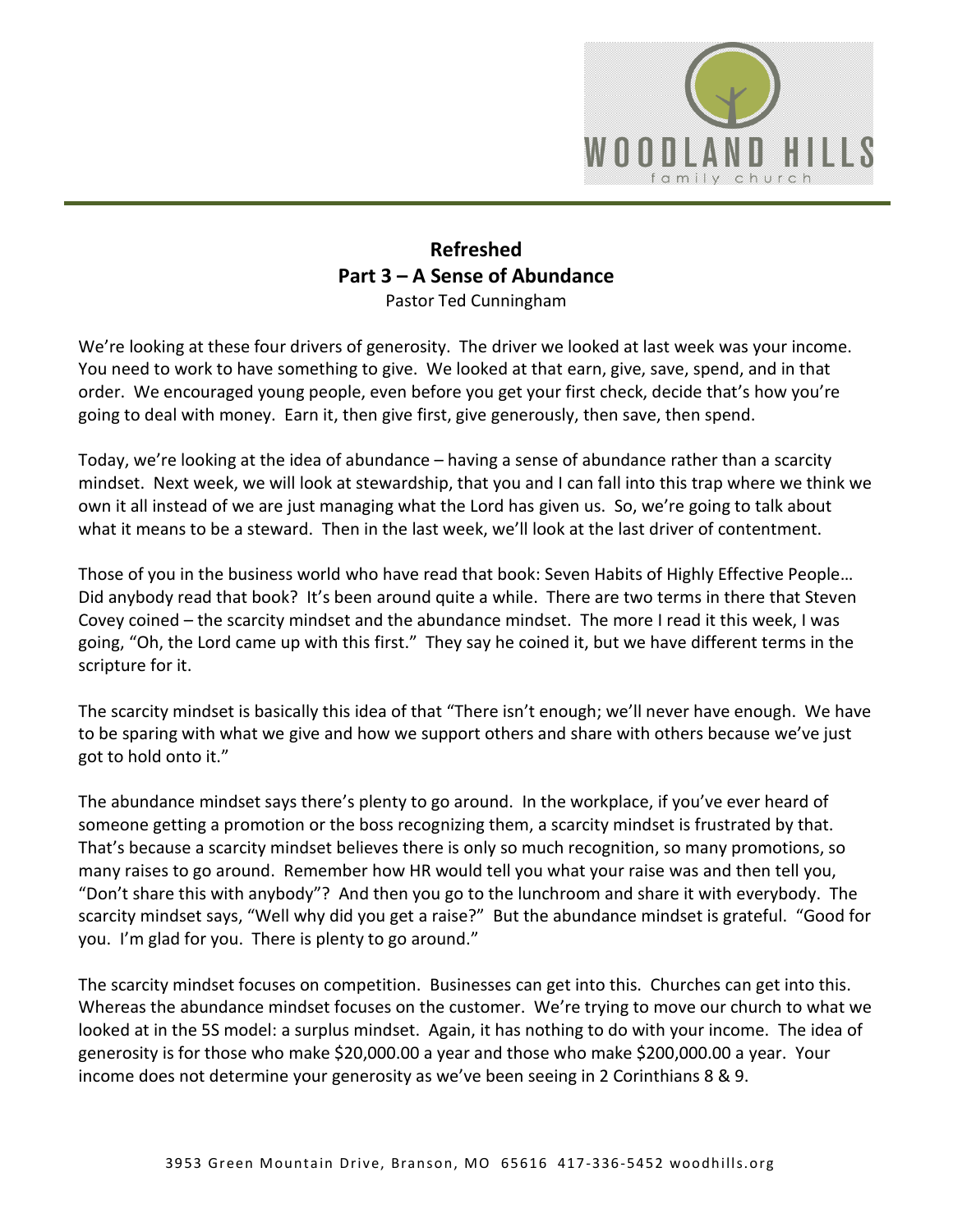Today, again, we're going to see that the Macedonian churches they were extremely poor, but they had this rich generosity. We want to move an entire community from the scarcity mindset to an abundance mindset.

I love going to shows in our town and listening for the scarcity mindset or the abundance mindset. With the abundance mindset, the entertainer stands up and begins to talk about other shows. They encourage you to visit other shows. The scarcity mindset is, "We have to get as much to this theater here as we can." The abundance mindset says, "No problem."

In our community, there's this debate going on between shows and attractions. The scarcity mindset says there is only so much to go around, but the abundance mindset says there's room for everyone and it can make everyone more successful.

I think where it started was when we were really young, when it was you and your brother and only one candy bar. Somebody had to break this thing into two pieces. So, you would break it into two pieces. And I think those are pretty equal (shows picture of broken candy bar). How many of you would say they are pretty equal? All the middle children are saying, "No, no, that ain't fair at all." How many of you say those are not two equal pieces? The rule your mom gave you was what? Whoever breaks it, the other person gets to choose.

But Hershey came along and said, "We're not going to let chocolatey goodness divide families." They made this candy bar this way (picture of a Hershey bar). I have no idea if that's why they made it that way, but it makes for a pretty good theory. So, now you can divide it. We did the math really fast; three times four is twelve, so if you have a big family, it would divide. But every family had one person in the family that ate it like this (picture of a bite out of the whole Hershey Bar). Raise your hand if you eat the candy bar like that. You shouldn't be allowed to vote. That's my opinion. If you don't know how to eat a candy bar…

I move from the abundance to scarcity mindset like that when I'm eating a cup of pudding. I love pudding and some of you are like, "We can tell. You look like you've had a lot of pudding." But when I open it, I am abundance. It's still got the swirl from the factory on the top and you've got a spoon and it seems like a lot until you get down the end. It kind of has a ridge on the bottom of the container that traps the pudding. I immediately move from abundance to scarcity when I'm trying to dig the pudding out of the ridge. It's the saddest bite you'll ever take when it's all gone.

The terms we get from scripture are not scarcity and abundance; the terms we get in scripture are sparingly and generously. If you have your Bibles, turn to 2 Corinthians. We're going to be in Chapter 8. We've spent a lot of time in Chapter 9, but we're going to come back today as we end out this message in Chapter 8.

What we've been reading is this big idea in Chapter 9. We read this in week one*. [6](https://www.studylight.org/desk/?q=2co%209:6&t1=en_niv&sr=1) Remember this: Whoever sows sparingly will also reap sparingly, and whoever sows generously will also reap generously. [7](https://www.studylight.org/desk/?q=2co%209:7&t1=en_niv&sr=1) Each of you should give what you have decided in your heart to give…*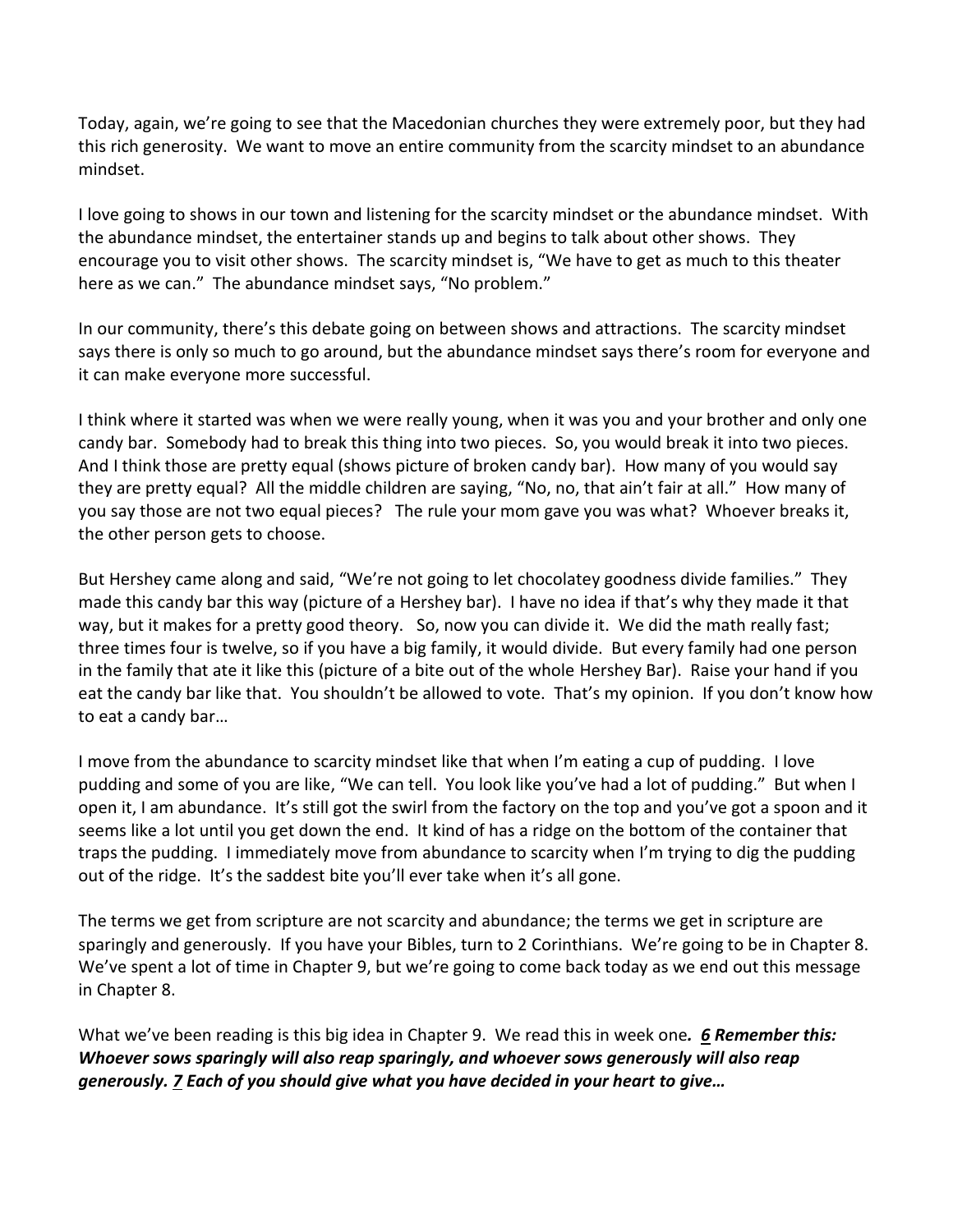That's a very tough passage for many because there is nowhere in the New Testament that gives a percentage amount or an amount to give. Many of us tithe because we were taught tithing and it's a principle we've taken out of the Old Testament. Yes, we're not under the law, but what Paul is saying clearly is you should decide in your heart what you should give and the emphasis throughout all of these two chapters is generosity. Be generous. *…not reluctantly or under compulsion…*

Don't be like, *I should probably put a couple of bucks in because I want the people sitting by me to see that I'm doing something*. That's not the heart that God is after. The heart he is after is that of a cheerful giver. This is someone where the gospel is overflowing in the life of a believer and he is excited to give; he can't wait to give. Words like excitement, joy, and cheer should mark the believer.

…*for God loves a cheerful giver. [8](https://www.studylight.org/desk/?q=2co%209:8&t1=en_niv&sr=1) And God is able to bless you abundantly…* I've stressed all week about not coming across like a prosperity preacher. Here's where the wrestling comes in: God blesses you abundantly, but now you have to ask the question, "What are you doing with what God has given you?" …*so that in all things at all times, having all that you need, you will abound in every good work.*

So, sparingly versus generously… Those who have the scarcity mindset or the sparingly idea... When we give sparingly, we think God's blessings stop with us. I'm the end all be all. Should we enjoy the fruit of our labor? Absolutely! But what we've been studying the last few weeks is this heart that each one of us should be marked with and that's a heart of generosity.

God's people should be known as generous people, not stingy people. Raise your hand if you know a stingy person. It's a slow raise because they are here with you right now. They admitted it in the first service; let's see about this one. How many of you would say, "I would probably be known as a stingy person," and you're okay with raising your hand.

God's blessings, as we just read, are not supposed to stop. They fuel us for every good work. So, when we give generously, we want God's blessings to flow through us. We realize it doesn't stop with us. So, before we look today what it means to be a generous person, let's look quickly at what the scripture says about being a stingy person.

**Stingy people look away**. Stingy people are not aware, and they actually go to an extreme to not be aware. Proverbs 28: 27 says, *Those who give to the poor will lack nothing, but those who close their eyes to them receive many curses.* I think we've all done it where we see someone in need and in our minds, we may not say it out loud, is *don't make eye contact*. I've done it. I can tell you I've done it more times than I care to count.

Then you start having children. You start teaching them everything we've been learning the last few weeks. And you walk by someone you did not make eye contact with and your kids ask you, "Why didn't we do anything right there?" It gets harder when the kids are watching us, doesn't it? What do we do? It starts by having eyes that are open.

Generosity sees need, but I have to give this warning as well. I was studying some research from Barna this week that says the younger generations now believe they are the most generous generations on the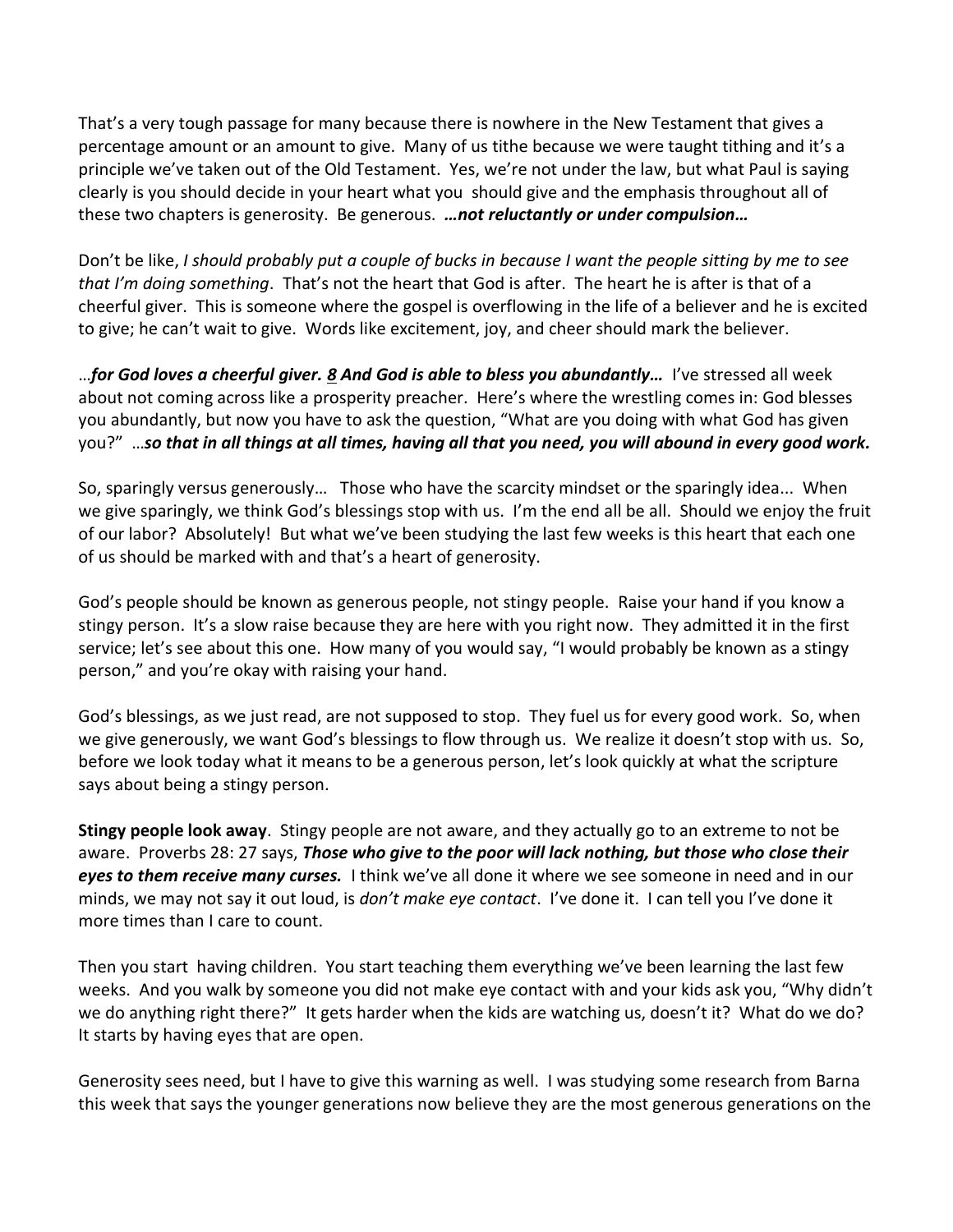earth right now. But the data says just the opposite. They are the least generous. Part of the reason… Please hear this; this comes from the heart of a pastor who loves you. Buying a pair of Toms does not make you a generous person. You can be aware of a need, but there is a lot of self-interest in our purchases. Should I go with Nike or Toms? Well, I better go with Toms because they are going to do something to help. That's a lot different than opening up your wallet and giving generously – as we've been learning – more than you are able to give. Awareness alone does not lead to generosity.

**Stingy people delay**. Proverbs 3 says, *[27](https://www.studylight.org/desk/?q=pr%203:27&t1=en_niv&sr=1) Do not withhold good from those to whom it is due, when it is in your power to act. [28](https://www.studylight.org/desk/?q=pr%203:28&t1=en_niv&sr=1) Do not say to your neighbor, "Come back tomorrow and I'll give it to you" when you already have it with you.* Do you have generous people in your life where you've watched them do this? It's like immediate. I just want to encourage you, church family, when you see need and it's with you and you have the ability to give, don't say call the church, be the church. Meet the need. Do it right there.

I've had a mentor in my life that I've watched generosity flow out of. His name is not important. It's Joe White. You have to be careful around Joe not to compliment anything he's holding. If you compliment it… You'll be golfing and you might say, "Hey, your driver seems to work well," and that driver becomes yours. "Hey, I like your shirt." He'll take his shirt off and literally give you the shirt off his back. That's what he does. You have to be really careful. I'm nervous saying that to a congregation this size with him on our teaching team. "Hey, I like your car, Joe. That is really nice. Where did you get that? Where can I get a car like that?"

That's what generous people do. Generous people see the need, they are aware of it, and then they have it with them and they do something. They do something right there. A stingy person makes excuses.

**Stingy people hoard**. This is where we get the text that's driving this series called *Refreshed*. I challenged first service. We have a lot of our senior adults in our first service. I said this is very important for you to hear as I know you start to fret and worry about your retirement years. May you not become a hoarder but remain a generous giver.

Proverbs 11 says, *[24](https://www.studylight.org/desk/?q=pr%2011:24&t1=en_niv&sr=1) One person gives freely, yet gains even more; another withholds unduly, but comes to poverty. [25](https://www.studylight.org/desk/?q=pr%2011:25&t1=en_niv&sr=1) A generous person will prosper; whoever refreshes others will be refreshed. [26](https://www.studylight.org/desk/?q=pr%2011:26&t1=en_niv&sr=1) People curse the one who hoards grain, but they pray God's blessing on the one who is willing to sell.* And keep the economy moving. What are the three lessons out of this text?

**1. Wealth should be shared.** That is raising some hairs on the back of the necks of some of the people in here going, *Oh, boy; he's going Bernie on us. He's getting liberal*. This isn't a political statement. You cannot read the two chapters we've been reading the last two weeks and tell me it's not the purpose of us who have abundance to share. We should be sharing. We should be doing what we saw the first century church doing, which was going and selling property, as we read in Acts 4, bringing the proceeds from the property and laying it at the apostle's feet so they could distribute to those who were in need. Wealth should be shared.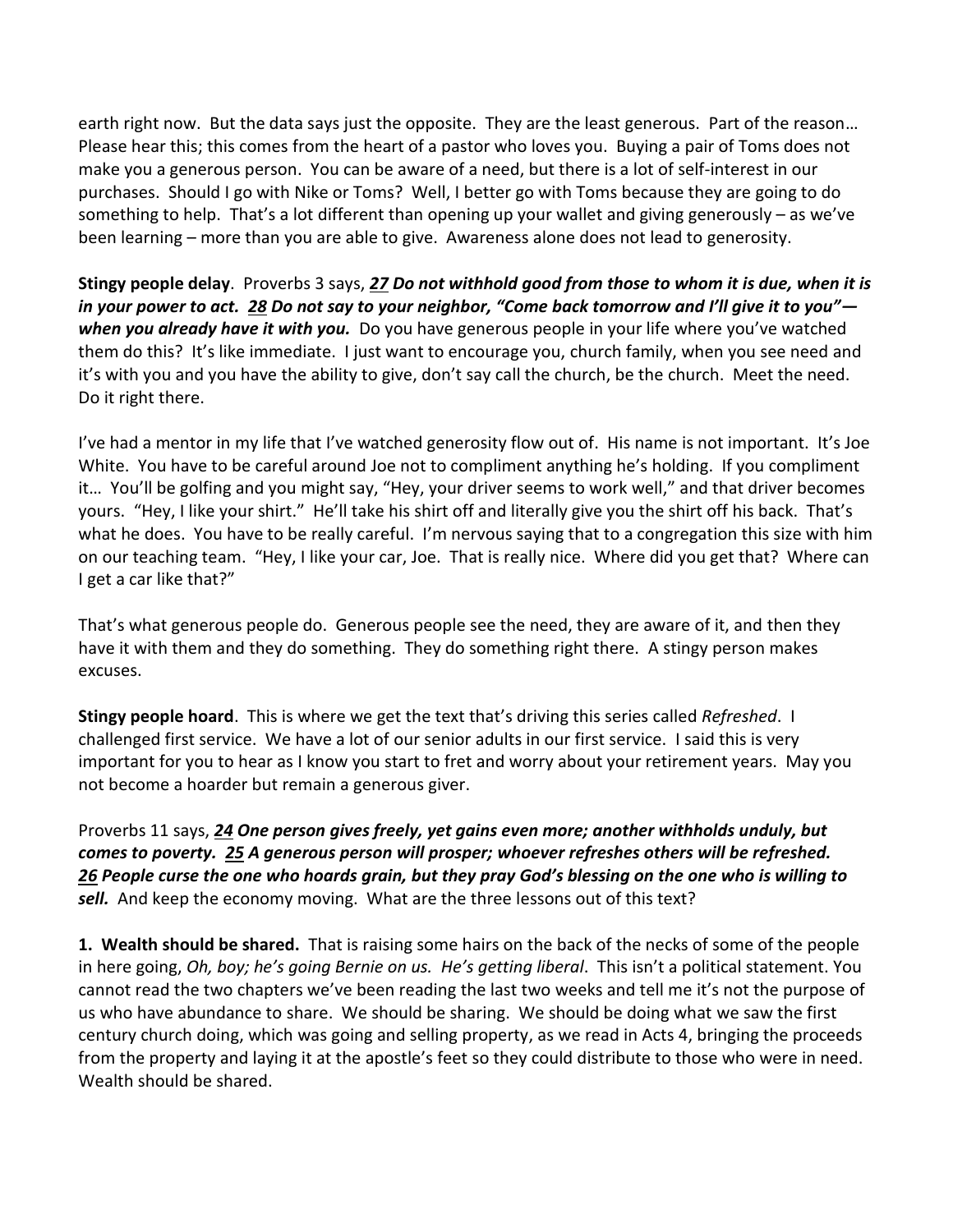Now, if I can just throw out there that if we stick with the context of the scripture today, this is a church thing, not a government thing. And there are republicans that haven't amened a day in their life agreeing with that right now.

**2. Stinginess leads to poverty**. It's that mindset we've been talking about. There are those who are surviving and struggling and they make \$100,000.00 a year. It's because the stinginess has brought them there. We said it last week: We can't afford a lifestyle that keeps us from helping others. We have to be giving. We have to be sharing.

**3. Generosity leads to abundance.** This is a new way of thinking for many, but it's why we are studying this. We could move our entire community, Southwest Missouri, from a scarcity mindset to an abundance mindset. We often think about generosity as being something that happens after abundance. You hear people say it. Like when a professional athlete signs the contract. "Man, if I came into a million dollars, here's what I would do…" No, do it now. Don't wait for some big amount to hit you. Be generous now. Generosity has a sneaky way of driving abundance and this is why Paul said this to young Timothy in his ministry.

1 Timothy 6 – *[17](https://www.studylight.org/desk/?q=1ti%206:17&t1=en_niv&sr=1) Command those who are rich in this present world not to be arrogant nor to put their hope in wealth, which is so uncertain…* Have you ever seen the stock market… For those of you who have lived many years upon this earth, have you ever seen the stock market go up and down and up and down in a day?

I was telling Amy that I remember that in seventh grade came into metal shop with Mr. Milanovich. I could see something was wrong with him. I walked up to him and asked him what was going on. He goes, "Man, the stock market crashed today." And it went down like 600 points. I think we did that on Tuesday and then again on Thursday and then went back up 300 points. If you watch the markets and this is where you're hope and faith lie, you're going to be a depressed individual.

Don't put your hope there, …*but to put their hope in God, who richly provides us with everything for our enjoyment.* Enjoy. We read this in Ecclesiastes. "Eat your food with gladness, drink your wine with a joyful hear for now God favors what you do. Always be clothed in white. Always anoint your head with oil."

## *[18](https://www.studylight.org/desk/?q=1ti%206:18&t1=en_niv&sr=1) Command them to do good, to be rich in good deeds…* It doesn't stop with them and their enjoyment *…and to be generous and willing to share. [19](https://www.studylight.org/desk/?q=1ti%206:19&t1=en_niv&sr=1) In this way they will lay up treasure…* You want to talk about investment? Here it is. *…for themselves as a firm foundation for the coming age, so that they may take hold of the life that is truly life.*

Some of you right now are missing out on life because of stinginess. Some of you are hoarding, delaying, and keeping your eyes closed. As we say around here often, the antidote to selfishness is serving. Let's throw generosity in there as well. If your day is consumed with you and your fun and your enjoyment, you're missing it. You want to experience what life truly is? Become someone who has eyes for other people, aware of what their needs are, and then finding ways to meet those needs.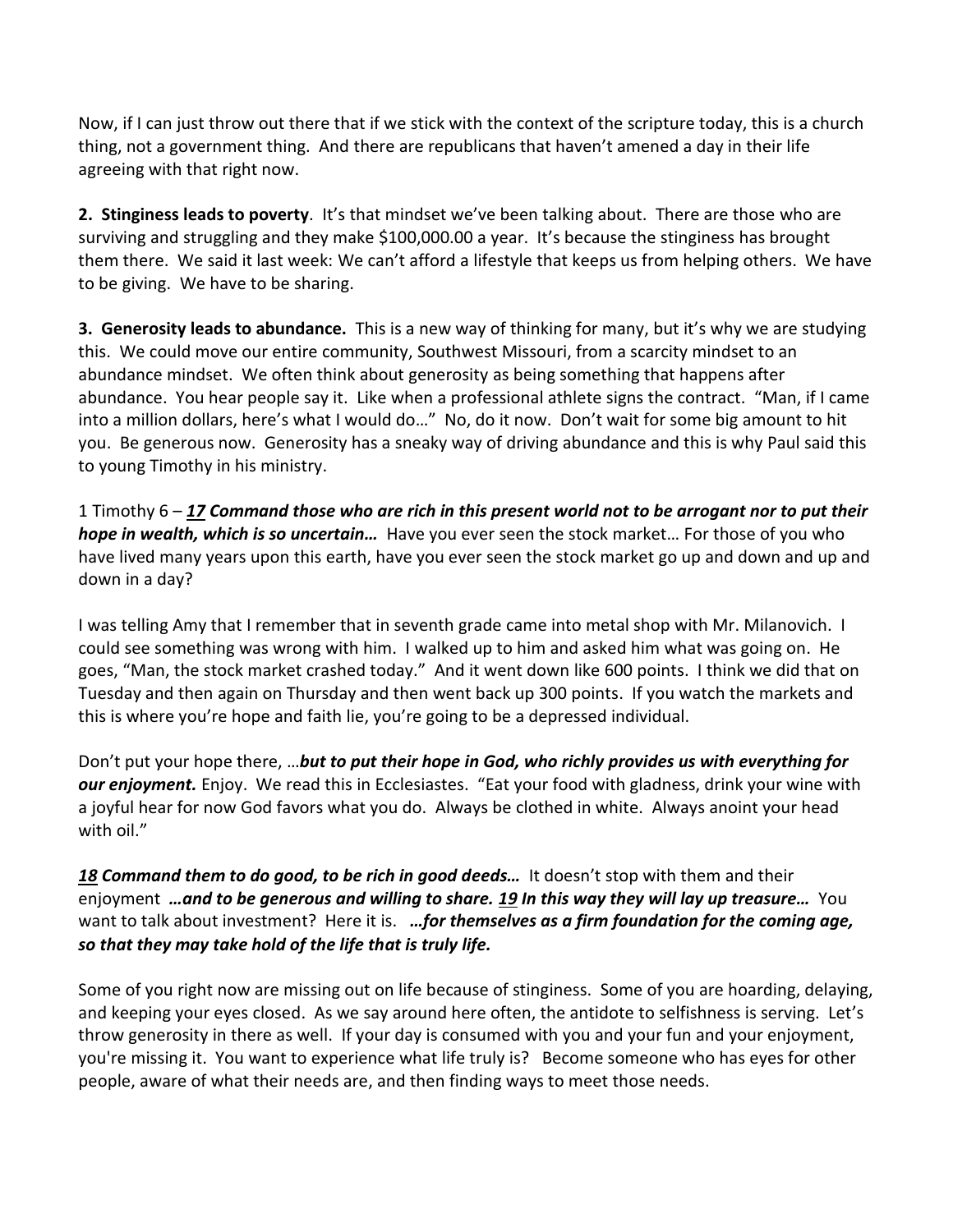I'll give you the definition of the scarcity mindset versus abundance mindset. **The scarcity mindset** believes resources are limited and keeps us from sharing recognition, promotions, money, resources, and tourists. I added *tourists*. This is kind of a mix of John Maxwell and Steven Covey. They didn't say anything about tourists, but…

I wonder what's holding back your show here or your attraction here or your business here. I wonder what would happen if you unleashed an abundance mindset into your place of business and you realize there are millions of tourists to go around. We can begin to promote somebody else. We can promote them going to someone else's show or someone else's business.

A scarcity mindset believes that if one theater wins, another must lose. It focuses on competitors, not customers. And can I tell you I have a lot of friends in ministry, a lot of pastors with this mindset. Another church comes to town and opens its doors and the pastors are frustrated. Do you know why? It's because they view that church as competition. That's bad. And I've had that mindset. Now, I'm thrilled to see other churches coming town. Any church that wants to start up to keep us at three services, we will speak major blessing over that church. But you're not focused on the people because you have this scarcity mindset.

**The abundance mindset** is completely different. The generous mindset flows out of a deep inner sense of personal worth and security. When I read that this week, I thought, *yeah,* but what we've been saying here and what Paul shares in 2 Corinthians 9 is the indescribable gift. Who is the indescribably gift? The indescribable gift is Jesus Christ. Our generosity, our deep inner sense of personal worth and security flows from the gospel.

Our generosity flows from this overwhelming gratefulness for our salvation, for life, for our home in heaven. When we think about that, when we meditate on that, when we focus on that, when we read that, when we keep that ever before us, there's this idea that none of this is mine, what do you need? May this church never be marked as a stingy church. May we always be known as being generous to one another, generous to the community, generous to those people in nations we'll never even visit. May that always mark us – generosity.

The word picture that is often related to these two is that of a pie. There's only one pie in Branson. There is only so much to go around. Tony Shields is the first one that ever taught me this. He was at Big Cedar for years. When I would meet with him, he would say, "Ted, the problem in this community is everybody is fighting for a piece of the pie, when we should be working at finding ways to make the pie bigger."

I think there's even a better word picture than that. There are plenty of pies already and guess what? We can keep making pies. That's the abundance mindset to say there's more. How will this way of thinking generously, not sparingly, not being a stingy person, but being a generous person… How will this change you at your job. When you hear about the other person getting praise for from the boss, will you celebrate that? Will you get excited? When the promotion is given to someone else, will you think, *well that's it; I'm stuck in this job for another three years*. That's that stinginess coming out. The generosity says there's plenty of work around here. There are plenty of jobs around here.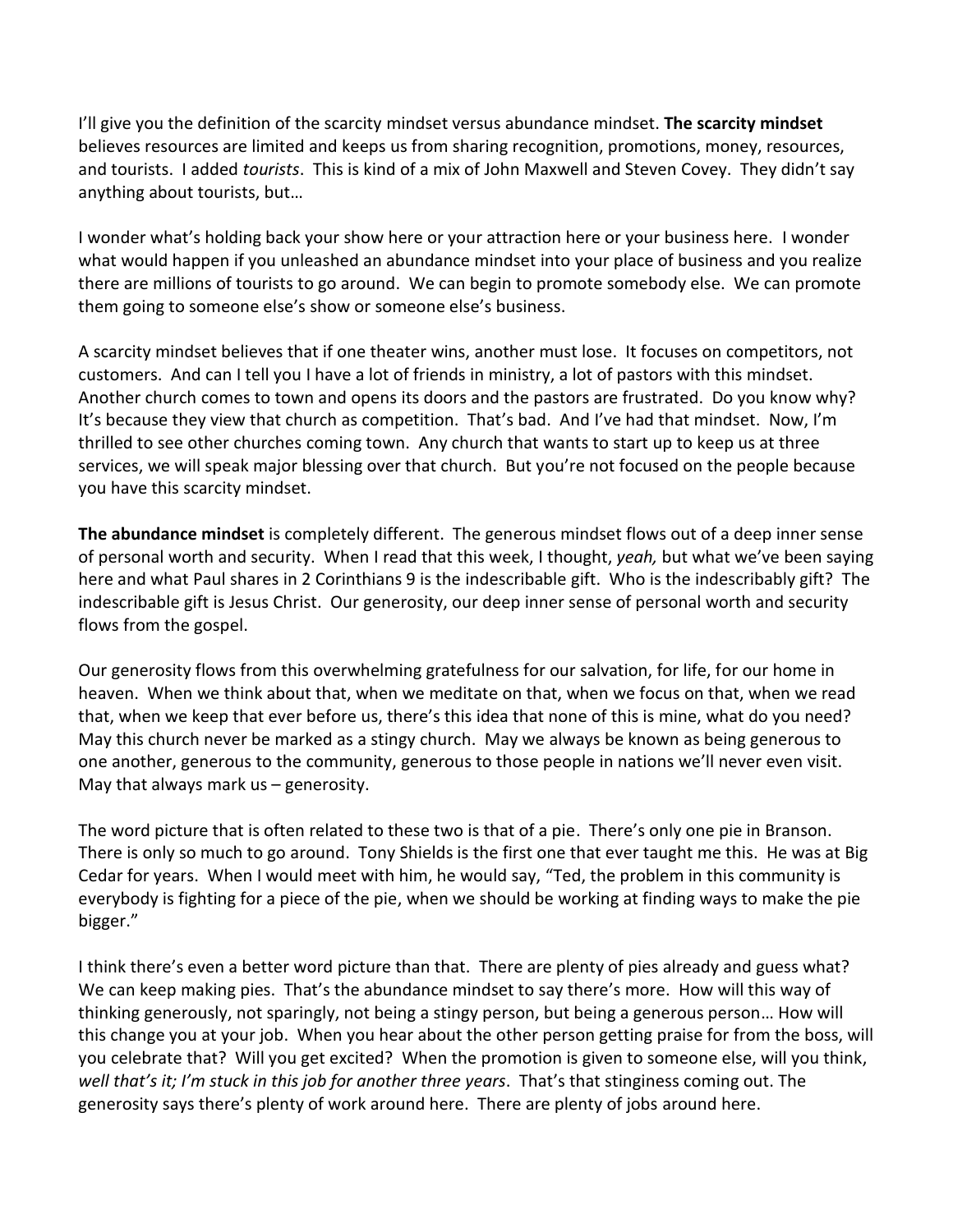A business owner came up to me at the end of last week and said, "Hey, Ted, I pay \$11.00 and hour. Right now, we are about 20 - 25 employees shy, so they can work 70 hours a week, which they're getting overtime for 30 of those hours." I started doing the math I'm thinking that's pretty good money. If you've got the ability to work and want to work, you can provide for your family instead of this *there's just nothing out there*. The generous mindset gets up and says, "I'm going to look for jobs today and there's going to be plenty offered to me; I'm just going to have a tough time figuring out which one to go with. Instead of fighting and scraping… I remember singing this song all the time in Sunday school: "*He owns cattle on a thousand hills."* I know who I serve, I know what he provides, I know what he wants to do through me, I know what he wants to do through you, and I know what he wants to do through this church.

How about **our town**? I've already shared a lot about this, but wouldn't it be great for this town to explode again and have some of the days… Not going back to the 90s, no let's go to 2020. What does God have in store for this community, not fighting over table scraps, but going "Man, let's make the table bigger." Let's figure out how we can work together, not go at each other, but what we can do to make it bigger.

And then in **our church**… That we would always be marked as generous people. That we would never view other churches as competitors. When it starts bubbling up inside of you, confess it before the Lord that we would start rejoicing in what God is doing in other churches in our community. God has called us to something unique, he's called First Baptist to something unique, First Pres, Bloom. You can just go through the list of churches. Why don't we celebrate what God is doing through others?

**Generosity has a way of strengthening communities**. May this church be one that leads out on that. We've been reading this from Acts 4, and I've shared it three weeks in a row now. That's because to me, it's that fuel. We understand what's going on. Acts 4- 33 - *God's grace was so powerfully at work in them all…* Because of that, people went and sold properties and brought the money back to the apostle's feet and then it was distributed. It was marked with generosity.

And then Paul continues this in his missionary journeys and he's now going to start asking Gentile churches to take up a collection for the impoverished, destitute believers back in Judea. He starts taking up this collection… We've been reading about this in 2 Corinthians 8 and I'm going to add Verse 4. We've been looking at Verses 2 and 3. *[2](https://www.studylight.org/desk/?q=2co%208:2&t1=en_niv&sr=1) In the midst of a very severe trial, their overflowing joy and their extreme poverty welled up in rich generosity.*

This is the Macedonian church. You have to remember in that day… and that's why prosperity theology doesn't work for me because it's the idea of "Hey place faith in Jesus and you're going to automatically get a big job, a big house, a nice car. Everything is going to click for you and you're going to have millions of dollars flowing in." The answer to that is no and here's why. We read it here. When you place faith in Jesus in the first century, it meant just the opposite. It meant poverty was probably coming upon you.

You know how people namedrop Christ in business transactions in our town to win your favor and to get your business? That's not how it worked 2,000 years ago. When you were following Christ, it brought severe trial upon you. So, out of their extreme poverty, they had this overflowing joy and rich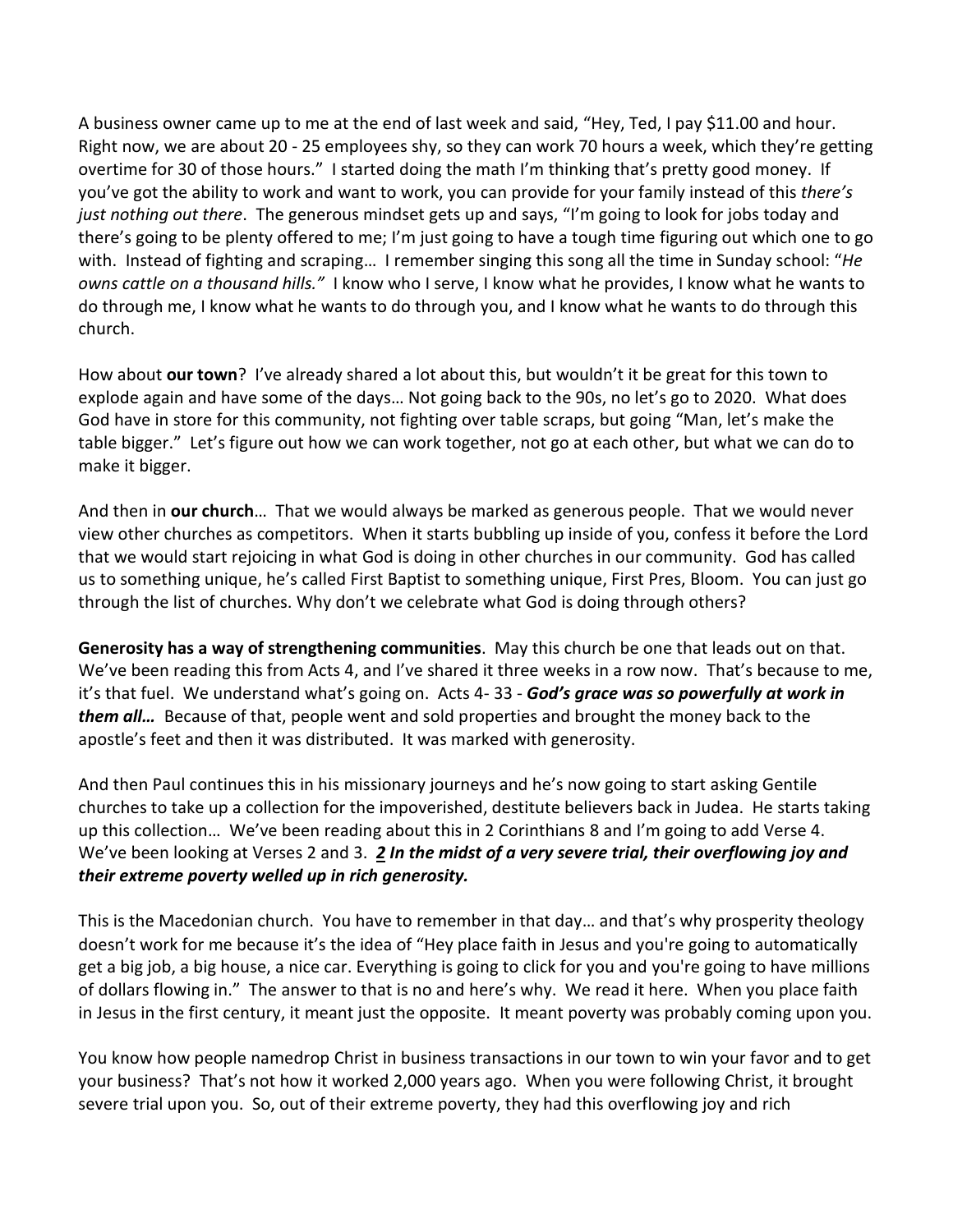generosity. So there again, your income is not what drives generosity; it's the gospel. It's what is flowing out of you, understanding what Christ did for you and that inner sense of *okay I am motivated by this to do something.*

*[3](https://www.studylight.org/desk/?q=2co%208:3&t1=en_niv&sr=1) For I testify that they gave as much as they were able, and even beyond their ability.* He's talking about those in extreme poverty. This is Paul in Macedonia, writing to the church in Corinth, telling them about their extreme poverty and how he's coming through and he's going to grab the collection. "Make sure your gift is ready" is what he's saying. He is saying, "I want you to know that your desire to take up a collection for those back in Jerusalem has been known to the church in Macedonia and now it has sparked." So, generosity is this contagious thing that people grab hold of and say they want to be a part of it too. This is the verse I love: *Entirely on their own, [4](https://www.studylight.org/desk/?q=2co%208:4&t1=en_niv&sr=1) they urgently pleaded with us for the privilege*  of sharing in this service to the Lord's people. The service of the Lord is this collection.

I get a lot of notes with people wanting stuff at church. I have a feeling after this service, people will come up and ask me to do something for them. I think I've set up a couple of those meetings already before the service. They're going to want the church to leverage their authority or leverage their influence somehow in this community to help them with a ministry or help them… I can't think of a time in 23 years of ministry where someone has come up and complained, "Hey, you know we don't take enough offerings around here." "Ted, would it be possible to take another offering?" These people who were extremely poor pleaded for the privilege of sharing in the service of the Lord's people. We want to be a part of this. May that always mark this church. How can you begin to practice this generosity, how can you get this started? Let me give you a couple of very simple ways.

**1. Surround yourself with generous people**. I've had a scarcity mindset for most of my entire life. I don't know if it was the community I was raised in with a lot of blue-collar workers; I don't know what brought it on, but I've always kind of had that mindset of *there's not going to be enough. We'll probably run out* even though I grew up in a middle-class family. I've just never had this bigger picture of understanding surplus and abundance. I find myself… When I get around generous people, it makes me want to do something.

I remember the time we were on a trip and I was with Joe White. We met a young guy in the parking lot, and he was sharing some need and I was like, O*h, here it comes*. I love watching this take place. Joe is digging into his heart and into his life and I'm like, *Oh, we get to see something happen right here. He's going to give this guy something.* When Joe reached back for his wallet, he didn't have his wallet on him. I'm not making this up; he goes, "Teddy, be generous." I felt reluctant and under compulsion to reach into my wallet.

If you are around stingy people all the time, you're going to have a stingy mindset. If you go out to lunch today and you always have that friend who gets up to use the bathroom around the time the check's going to come, you need to find some new friends. Find the friends that get up to use the restroom so they can get to the waiter and get the check before you do. Get around some generous people.

**2. Celebrate the successes and blessings of others.** When you find out something at work, don't get envious, don't read something on Facebook and get all jealous. Confess that before the Lord and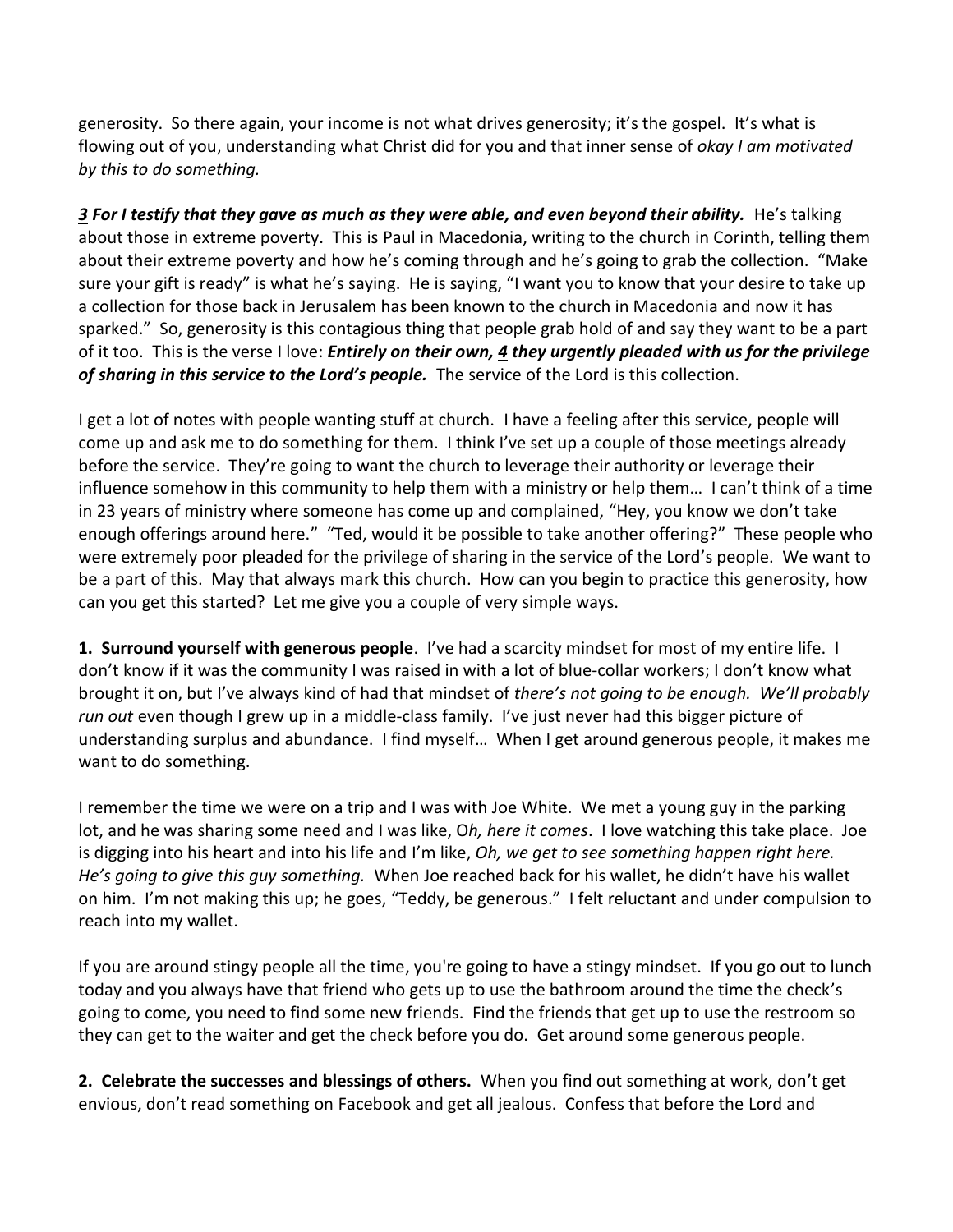celebrate with them. It just begins to exercise that muscle of generosity to get you thinking bigger and understanding that at any income level, any season of life, you can choose right now to become a generous person.

**3. Give others opportunity and help them succeed.** We saw this last week. I know it's just a start. I wrestled with it for the first few days of the week, but we said, "May we always be known as a church that meets needs on the spot." I'm not a big red tape guy and forms and all of that. Let's just watch God do something.

Last week, it started to bubble up in this church. After the first service last week, a guy came to me and shared a need. He said he had a friend and he gave me the need. It was about \$10,000.00. I told him to let me talk to the elders and see what we could do. He said, "I'm already giving; I just wanted to see if the church could be a part of that." I no sooner walked out that door and the very first thing I get is somebody hands me a piece of paper that was given to them in the first service. I don't know who the person is. I don't know if they were tourists. I don't know if they are a part of our church. All the note said was, "We want to do something significant up to the amount of \$10,000.00." That, to me, seems very first century Christianity. That seems very *let's meet needs* instead of, "Okay, I've got the number here; I'll send them some forms. He can get those forms back to me..."

I know we have to be good stewards of what we've been given, but last week we said, "If you have a need, come forward for prayer and we'll meet that need. You'll leave with the resources you need to meet that need." Not that this is a small amount, but I think it's a small amount for what we typically do with the mercy offering. About \$1,400.00 was given out. Monday and Tuesday, I was like, *Oh come on, there's got to be more needs than that.* I don't know what was holding people back from making the most of that.

By Wednesday, I got to the point where I was saying it's a start. So, we're going to keep it going through this series. If you have need… no red tape, no forms to fill out this morning. Some people will call friends and tell them to call on Monday. We're still going to do the benevolence forms and all that as part of how we do benevolence. But during this series and during this time, if you have a need, come forward, meet with our prayer team. They would like to pray with you and help find ways to meet that need.

Please do that. Take advantage of that opportunity. Let this church family minister to you so that you can begin to get into a generous mindset. I hope if you're in that sparingly mindset and it's always been about you and you've always been in the surviving, struggling mode, I think you've found a church and a place that you can be a part of that says, "No, we know what God has done for us; the blessings don't stop with us; they flow through us." You're surrounded by people who are generous that that can begin to influence you and your giving.

We'll close with continuing in 2 Corinthians 8 - *[7](https://www.studylight.org/desk/?q=2co%208:7&t1=en_niv&sr=1) But since you excel in everything…* He's now speaking to the church in Corinth. *—in faith, in speech, in knowledge, in complete earnestness and in the love we have kindled in you…* You're growing in your faith. …*see that you also excel in this grace of giving.*